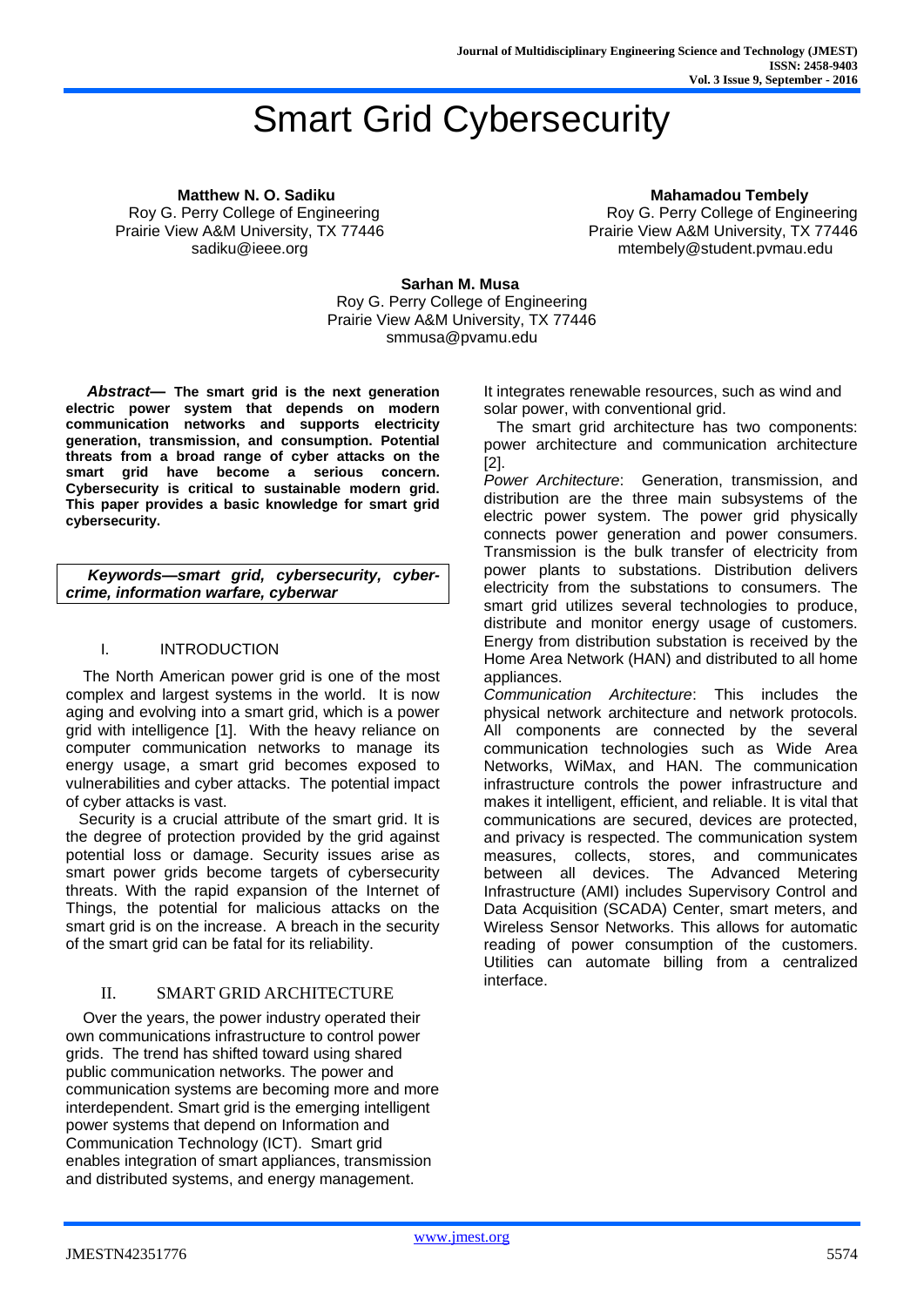### III. SECURITY REQUIREMENTS FOR SMART GRID

 The smart grid has unique security requirements or objectives [3]. The security objectives have been availability, authentication, confidentiality, nonrepudiation, and integrity.

*Availability*: This refers to the ability of the smart grid to maintain correct operation even during adverse conditions. This usually gets the highest priority when it comes to power. Access to the smart grid should be available and reliable to all users. Power systems should be available 100% of the time. Attacks targeting availability of service generally leads to Denial of Service (DoS).

*Authentication*: This usually involves using username and password to validate the identity of the user. Authentication and integrity can help the smart grid protect against common cyber attacks such as impersonation, forgery, and man-in-the-middle. *Confidentiality*: Data secrecy is important especially for privacy-sensitive data such as user personal information and meter readings. Confidentiality ensures that information in smart grid is restricted only to authorized people.

*Nonrepudiation*: This is an assurance of the responsibility to an action. The source should not be able to deny having sent a message, while the destination should not deny having received it. This security objective is essential for accountability and liability.

*Integrity*: This assures that data, devices, and processes are free from tampering. Data should be free from injection, deletion, or corruption. When integrity is targeted, nonrepudiation is also affected.

# IV. SECURITY THREATS FOR SMART GRID

Security threats within the smart grid usually attempt to compromise one or more security objectives. As the smart grid depends on computer networks, it is vulnerable to various security and privacy issues. A cyber attacker can penetrate a smart grid using variety of attacks. The physical layer security for smart grid deals unauthorized access, with malicious attacks, privacy issues, and voltage regulation.

*Unauthorized Access*: This broad threat covers a wide range of issues including access to data, devices, systems, and networks. Access control should include authentication, network access, and device authentication.

*Malicious Attacks*: Individuals can attack the communication infrastructure and cause damages to the smart grid. Malicious attacks can be classified as eavesdropping, jamming, and injecting [4]. A malicious, unauthorized individual can eavesdrop on the data transmission and access critical information, thereby violating the confidentiality requirements. Jamming blocks the information flow. An injecting

attack inserts bad data into the network with the intension of misleading the control center. *Privacy Issues*: Any personal information that may be available through the smart grid should be secured. This includes personal name, address, account number, bill history, the IP address of the meter, and service provider. We must strike a balance between security and privacy.

Computer networks do not exist in isolation. The human factor plays a unique role in cyber-defense operations. Average hackers, disgruntled former employees, terrorists, and foreign nations could be responsible for cyber attacks. To curb the flow of malicious attacks, analysts must monitor and protect smart grids [5].

# V. SECURITY MEASURES

A reliable smart grid must have a protection approach that restricts adversary access and resilient power to operate appropriately during an attack. Efficient security measures should be implemented during the design, deployment, and operation of the smart grid. The cybersecurity controls for protecting the smart grid are shown in Figure 1. To secure a smart grid, it is important to have several mechanisms in place. These include authentication protocols, cryptographic algorithms, and firewalls [6].

*Authentication*: This confirms the identity of an entity that tries to access the network.

*Firewalls*: Network firewalls protect the smart grid assets against malicious cyber attacks.

*Intrusion detection*: Anomaly detection uses event correlation to identify cyber intrusions. The ability to prevent, detect, and tolerate intrusions is necessary in the smart grid systems.

*Encryption*: Providing encrypted communications among smart grid devices should be a basic requirement.



**Figure 1. Cyber security controls for the smart grid [6].**